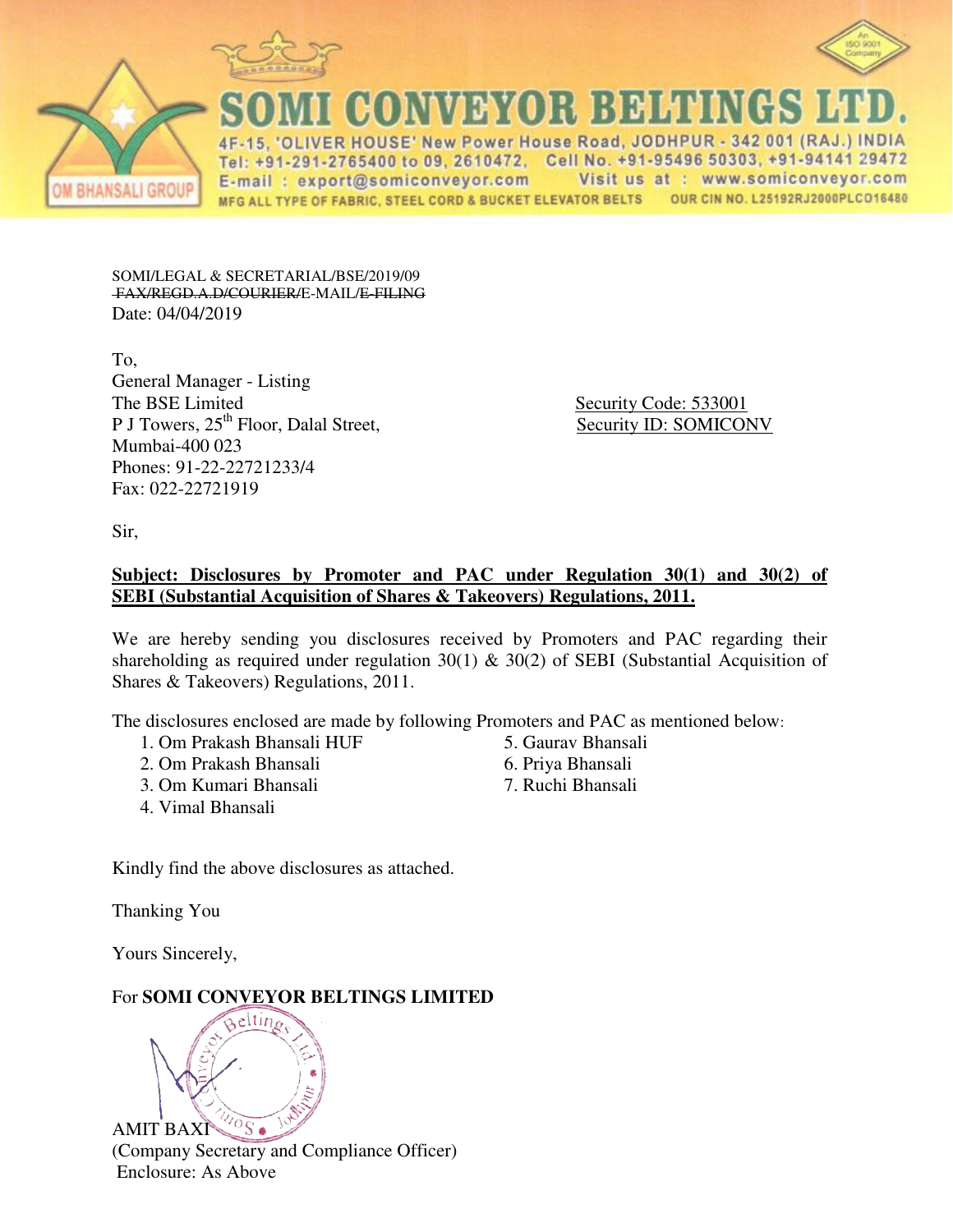



**BHANSALI GROUP** 

**CONVEYOR BEHTING** LIVER HOUSE' New Power House Road, JODHPUR - 342 001 (RAJ.) INDIA 4F-15. Tel: +91-291-2765400 to 09, 2610472, Cell No. +91-95496 50303, +91-94141 29472 E-mail: export@somiconveyor.com Visit us at : www.somiconveyor.com MFG ALL TYPE OF FABRIC, STEEL CORD & BUCKET ELEVATOR BELTS OUR CIN NO. L25192RJ2000PLCO16480

03rd April 2019,

General Manager- Listing, BSE LIMITED Phiroze Jeejeebhoy Towers Dalal Street Mumbai -400 023 Email: corp.relations@bseindia.com

Dear Sir/ Madam,

# **REG: Disclosures under Regulation 30(1) and 30(2) of SEBI (Substantial Acquisition of Shares & Takeovers) Regulations, 2011.**

# **Part-A Details of Shareholding**

| Name of the Target Company (TC)                                                                                                                                                                                                                                                                                                                                                                                                                                                        | <b>SOMI CONVEYOR BELTINGS LIMITED</b>                                                                                                                              |
|----------------------------------------------------------------------------------------------------------------------------------------------------------------------------------------------------------------------------------------------------------------------------------------------------------------------------------------------------------------------------------------------------------------------------------------------------------------------------------------|--------------------------------------------------------------------------------------------------------------------------------------------------------------------|
| Name(s) of the Stock Exchange(s) where the<br>2.<br>shares of the TC are listed                                                                                                                                                                                                                                                                                                                                                                                                        | <b>BSE LIMITED &amp; NATIONAL STOCK EXCHANGE</b><br>OF INDIA LIMITED                                                                                               |
| Particulars of the shareholder<br>3.<br>Name of person(s) whose total holding<br>a.<br>(including that in the form of shares, warrants,<br>convertible<br>securities<br>and<br>other<br>any<br>instrument that would entitle the holder to<br>receive shares in the target company) is more<br>than 25% of the share or voting rights of the<br>TC.<br><b>Or</b><br>b. Name $(s)$ of promoter $(s)$ , member of the<br>promoter group and Persons Acting in Concert<br>(PAC) with him. | OM PRAKASH BHANSALI HUF<br>OM PRAKASH BHANSALI<br>OM KUMARI BHANSALI<br><b>VIMAL BHANSALI</b><br><b>GAURAV BHANSALI</b><br>PRIYA BHANSALI<br><b>RUCHI BHANSALI</b> |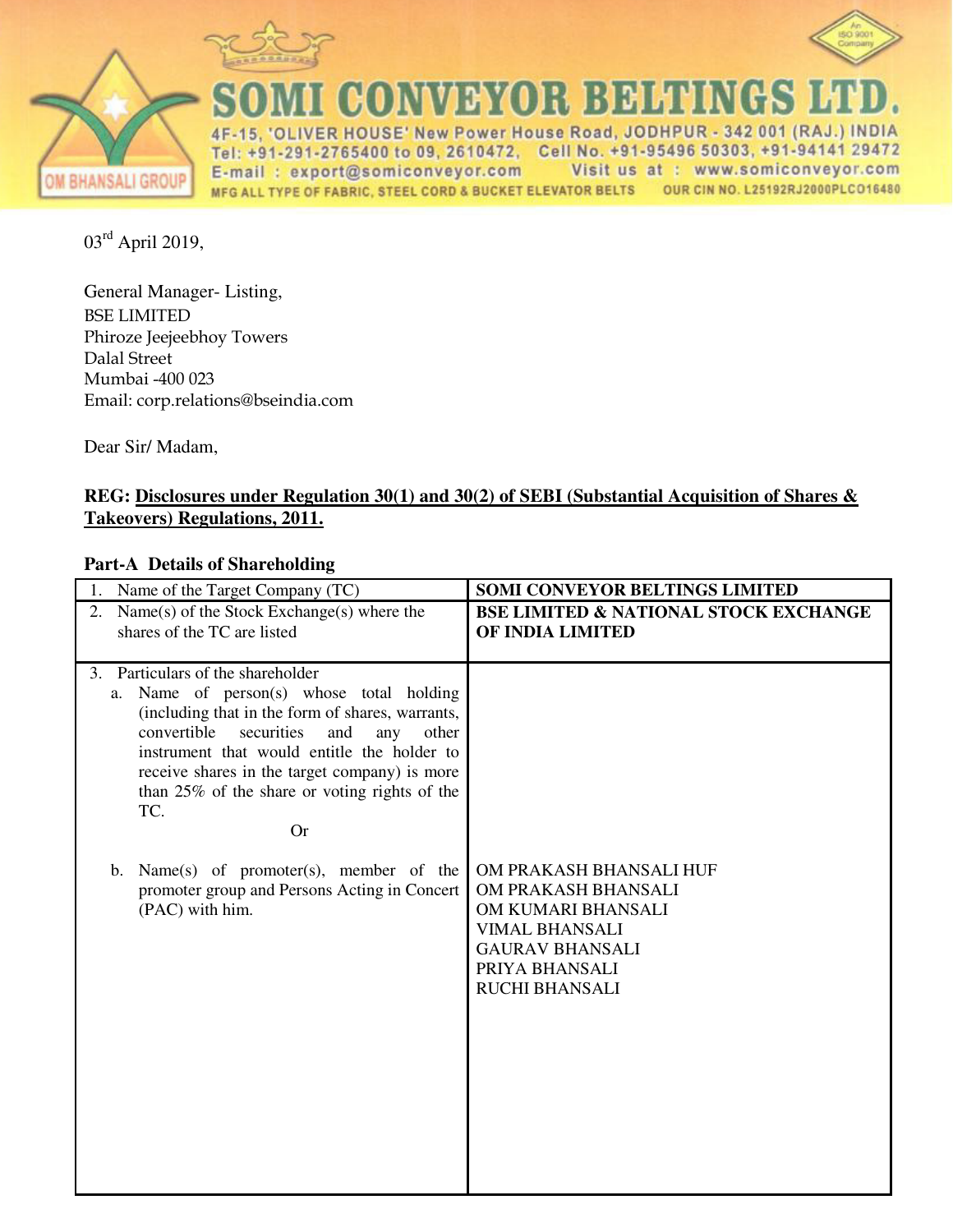



CONVEYOR BELT ÷

IVER HOUSE' New Power House Road, JODHPUR - 342 001 (RAJ.) INDIA 4F-15. Tel: +91-291-2765400 to 09, 2610472, Cell No. +91-95496 50303, +91-94141 29472 E-mail: export@somiconveyor.com Visit us at : www.somiconveyor.com MFG ALL TYPE OF FABRIC, STEEL CORD & BUCKET ELEVATOR BELTS OUR CIN NO. L25192RJ2000PLCO16480

|                 | Particulars of the holding of persons<br>mentioned at (3) above                    | <b>Number</b><br>of shares | % w.r.t.total share<br>/voting capital<br>wherever applicable | % of total<br>diluted<br>share/voting<br>capital of TC $(*)$ |
|-----------------|------------------------------------------------------------------------------------|----------------------------|---------------------------------------------------------------|--------------------------------------------------------------|
|                 | As on March 31 of the year, holding of:                                            |                            |                                                               |                                                              |
| a)              | <b>Shares</b>                                                                      | 6955787                    | 59.05                                                         | 59.05                                                        |
| b)              | Voting Rights (otherwise than by shares)                                           |                            |                                                               |                                                              |
| $\mathcal{C}$ ) | Warrants,                                                                          |                            |                                                               |                                                              |
| $\rm d$         | <b>Convertible Securities</b>                                                      |                            |                                                               |                                                              |
| e)              | any other instrument that would entitle the holder<br>to receive shares in the TC. |                            |                                                               |                                                              |
|                 | <b>TOTAL</b>                                                                       | 6955787                    | 59.05                                                         | 59.05                                                        |

#### **Part-B**

**M BHANSALI GROUP** 

#### **Name of the Target Company: SOMI CONVEYOR BELTINGS LIMITED**

| Name(s) of the Person and Persons acting<br>in Concert (PAC) with the person | Whether the person belongs to<br><b>Promoter/Promoters Group</b> | <b>PAN</b> of the Person and<br><b>PACs</b> |
|------------------------------------------------------------------------------|------------------------------------------------------------------|---------------------------------------------|
| OM PRAKASH BHANSALI HUF                                                      | Promoter                                                         | AAAHO7932H                                  |
| OM PRAKASH BHANSALI                                                          | Promoter                                                         | AAYPB9950G                                  |
| OM KUMARI BHANSALI                                                           | Promoter Group                                                   | ABFPB0643N                                  |
| <b>VIMAL BHANSALI</b>                                                        | Promoter                                                         | ADDPB0794Q                                  |
| <b>GAURAV BHANSALI</b>                                                       | Promoter                                                         | ADDPB0795R                                  |
| PRIYA BHANSALI                                                               | Promoter Group                                                   | AGQPB6184Q                                  |
| <b>RUCHI BHANSALI</b>                                                        | Promoter Group                                                   | AIIPB0949H                                  |

Bings AME

Signature of Authorized Signatory Place: Jodhpur Date: 03/04/2019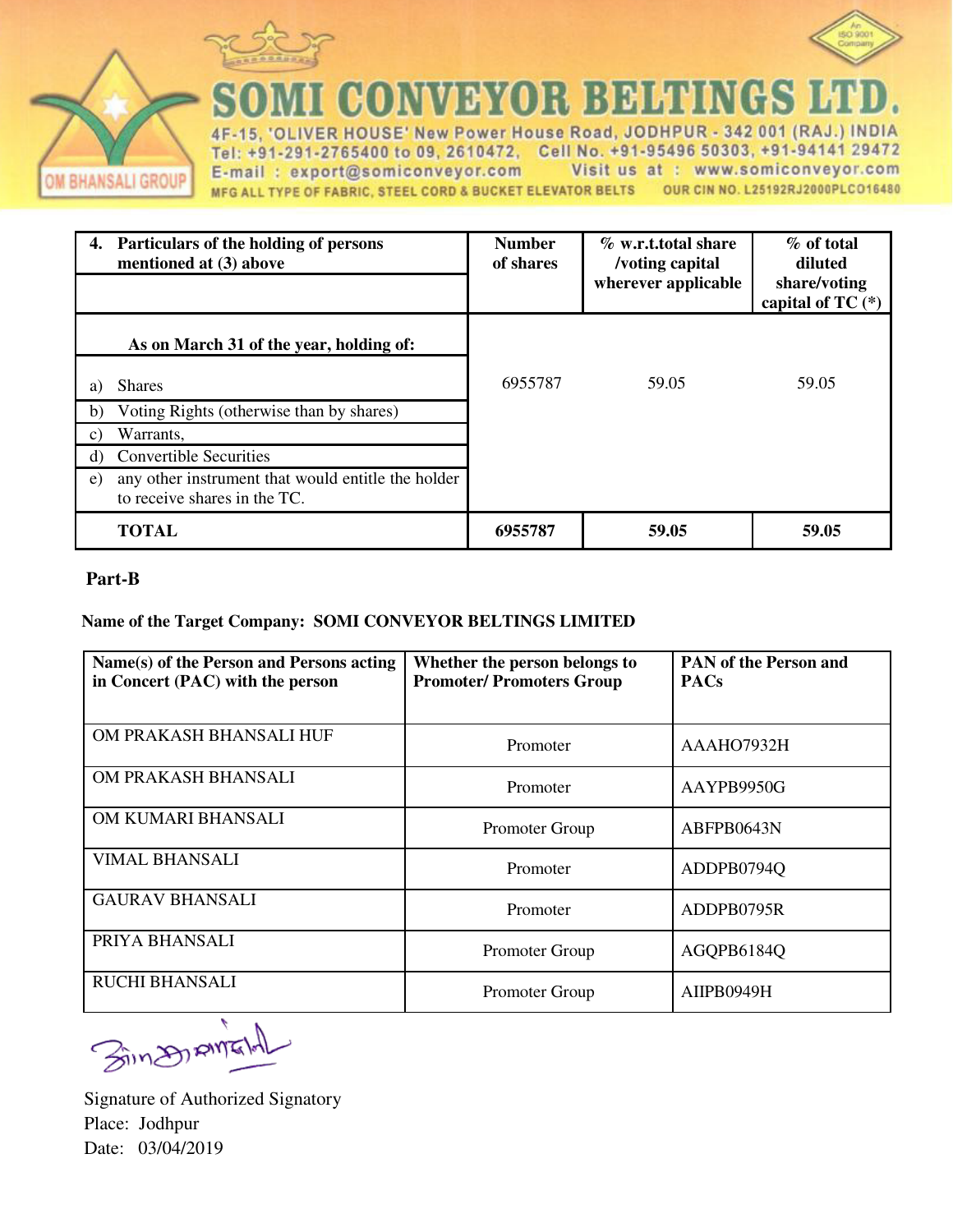The General Manager BSE LIMITED Phiroze Jeejeebhoy Towers Dalal Street Mumbai -400 023 Email: corp.relations@bseindia.com The Board of Directors Somi Conveyor Beltings Ltd 4 F-15, Oliver House, NPH Road, Jodhpur

Dear Sir,

## **REG: Disclosures under Regulation 30(1) and 30(2) of SEBI (Substantial Acquisition of Shares & Takeovers) Regulations, 2011.**

| Name of the Target Company (TC)<br>1.                                                                                                                                                                                                                                                                                                                                                                                                                                  | <b>SOMI CONVEYOR BELTINGS LIMITED</b>                                |                                                                  |                                                            |
|------------------------------------------------------------------------------------------------------------------------------------------------------------------------------------------------------------------------------------------------------------------------------------------------------------------------------------------------------------------------------------------------------------------------------------------------------------------------|----------------------------------------------------------------------|------------------------------------------------------------------|------------------------------------------------------------|
| Name(s) of the Stock Exchange(s) where the<br>2.<br>shares of the TC are listed                                                                                                                                                                                                                                                                                                                                                                                        | <b>BSE LIMITED &amp; NATIONAL STOCK EXCHANGE</b><br>OF INDIA LIMITED |                                                                  |                                                            |
| Particulars of the shareholder<br>3.<br>Name of person(s) whose total holding<br>a.<br>(including that in the form of shares,<br>warrants, convertible securities and any<br>other instrument that would entitle the<br>holder to receive shares in the target<br>company) is more than 25% of the share<br>or voting rights of the TC.<br><b>or</b><br>Name(s) of promoter(s), member of the<br>b.<br>promoter group and Persons Acting in<br>Concert (PAC) with him. |                                                                      | OM PRAKASH BHANSALI HUF                                          |                                                            |
| Particulars of the holding of persons<br>4.<br>mentioned at (3) above                                                                                                                                                                                                                                                                                                                                                                                                  | Number<br>of shares                                                  | % w.r.t.total share<br>/voting capital<br>wherever<br>applicable | % of total<br>diluted<br>share/voting<br>capital of TC (*) |
| As on March 31 of the year, holding of:                                                                                                                                                                                                                                                                                                                                                                                                                                |                                                                      |                                                                  |                                                            |
| <b>Shares</b><br>a)                                                                                                                                                                                                                                                                                                                                                                                                                                                    | 135000                                                               | 1.15                                                             | 1.15                                                       |
| Voting Rights (otherwise than by shares)<br>$\mathbf{b}$                                                                                                                                                                                                                                                                                                                                                                                                               |                                                                      |                                                                  |                                                            |
| Warrants,<br>c)                                                                                                                                                                                                                                                                                                                                                                                                                                                        |                                                                      | $\overline{\phantom{0}}$                                         |                                                            |
| <b>Convertible Securities</b><br>d)<br>any other instrument that would entitle the<br>$\epsilon$ )                                                                                                                                                                                                                                                                                                                                                                     | $\overline{\phantom{a}}$                                             | $\qquad \qquad \blacksquare$                                     |                                                            |
| holder to receive shares in the TC.                                                                                                                                                                                                                                                                                                                                                                                                                                    |                                                                      |                                                                  |                                                            |
| <b>TOTAL</b>                                                                                                                                                                                                                                                                                                                                                                                                                                                           | 135000                                                               | 1.15                                                             | 1.15                                                       |

(\*) Diluted share/voting capital means the total number of shares in the TC assuming full conversion of the outstanding convertible securities/warrants into equity shares of the TC. Note

1. In case of promoter(s) making disclosure under regulation 30(2), no additional disclosure under regulation 30(1) is required.

SIGN: Singspania

OM PRAKASH BHANSALI Place: JODHPUR Date: 03/04/2019

To,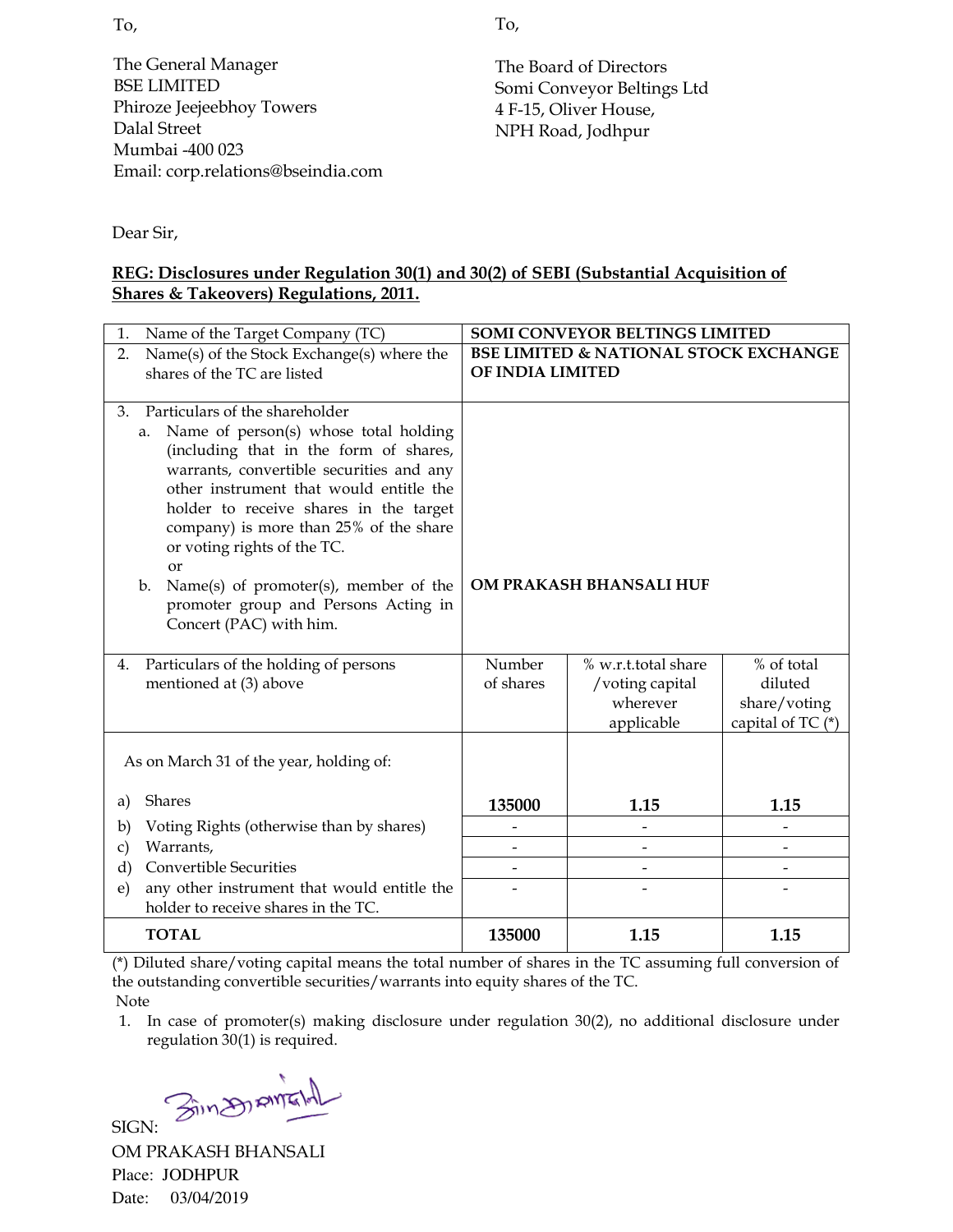To,

The General Manager BSE LIMITED Phiroze Jeejeebhoy Towers Dalal Street Mumbai -400 023 Email: corp.relations@bseindia.com

The Board of Directors Somi Conveyor Beltings Ltd 4 F-15, Oliver House, NPH Road, Jodhpur

Dear Sir,

#### **REG: Disclosures under Regulation 30(1) and 30(2) of SEBI (Substantial Acquisition of Shares & Takeovers) Regulations, 2011.**

| Name of the Target Company (TC)<br>1.                                 |                                                  | SOMI CONVEYOR BELTINGS LIMITED |                   |
|-----------------------------------------------------------------------|--------------------------------------------------|--------------------------------|-------------------|
| Name(s) of the Stock Exchange(s) where the<br>2.                      | <b>BSE LIMITED &amp; NATIONAL STOCK EXCHANGE</b> |                                |                   |
| shares of the TC are listed                                           | OF INDIA LIMITED                                 |                                |                   |
| Particulars of the shareholder<br>3.                                  |                                                  |                                |                   |
| Name of person(s) whose total holding<br>a.                           |                                                  |                                |                   |
| (including that in the form of shares,                                |                                                  |                                |                   |
| warrants, convertible securities and any                              |                                                  |                                |                   |
| other instrument that would entitle the                               |                                                  |                                |                   |
| holder to receive shares in the target                                |                                                  |                                |                   |
| company) is more than 25% of the share<br>or voting rights of the TC. |                                                  |                                |                   |
| $\alpha$ r                                                            |                                                  |                                |                   |
| Name(s) of promoter(s), member of the<br>$\mathbf{b}$ .               | OM PRAKASH BHANSALI                              |                                |                   |
| promoter group and Persons Acting in                                  |                                                  |                                |                   |
| Concert (PAC) with him.                                               |                                                  |                                |                   |
|                                                                       |                                                  |                                |                   |
| Particulars of the holding of persons<br>4.                           | Number                                           | % w.r.t.total share            | % of total        |
| mentioned at (3) above                                                | of shares                                        | /voting capital                | diluted           |
|                                                                       |                                                  | wherever                       | share/voting      |
|                                                                       |                                                  | applicable                     | capital of TC (*) |
|                                                                       |                                                  |                                |                   |
| As on March 31 of the year, holding of:                               |                                                  |                                |                   |
| <b>Shares</b><br>a)                                                   | 4417011                                          | 37.5                           | 37.5              |
|                                                                       |                                                  |                                |                   |
| Voting Rights (otherwise than by shares)<br>b)<br>Warrants,           |                                                  |                                |                   |
| $\mathbf{c})$<br><b>Convertible Securities</b><br>$\rm d$             |                                                  |                                |                   |
| any other instrument that would entitle the<br>e)                     |                                                  |                                |                   |
| holder to receive shares in the TC.                                   |                                                  |                                |                   |
| <b>TOTAL</b>                                                          | 4417011                                          | 37.5                           | 37.5              |

(\*) Diluted share/voting capital means the total number of shares in the TC assuming full conversion of the outstanding convertible securities/warrants into equity shares of the TC. Note

1. In case of promoter(s) making disclosure under regulation 30(2), no additional disclosure under regulation 30(1) is required.

SIGN: Sin An AME

OM PRAKASH BHANSALI Place: JODHPUR Date: 03/04/2019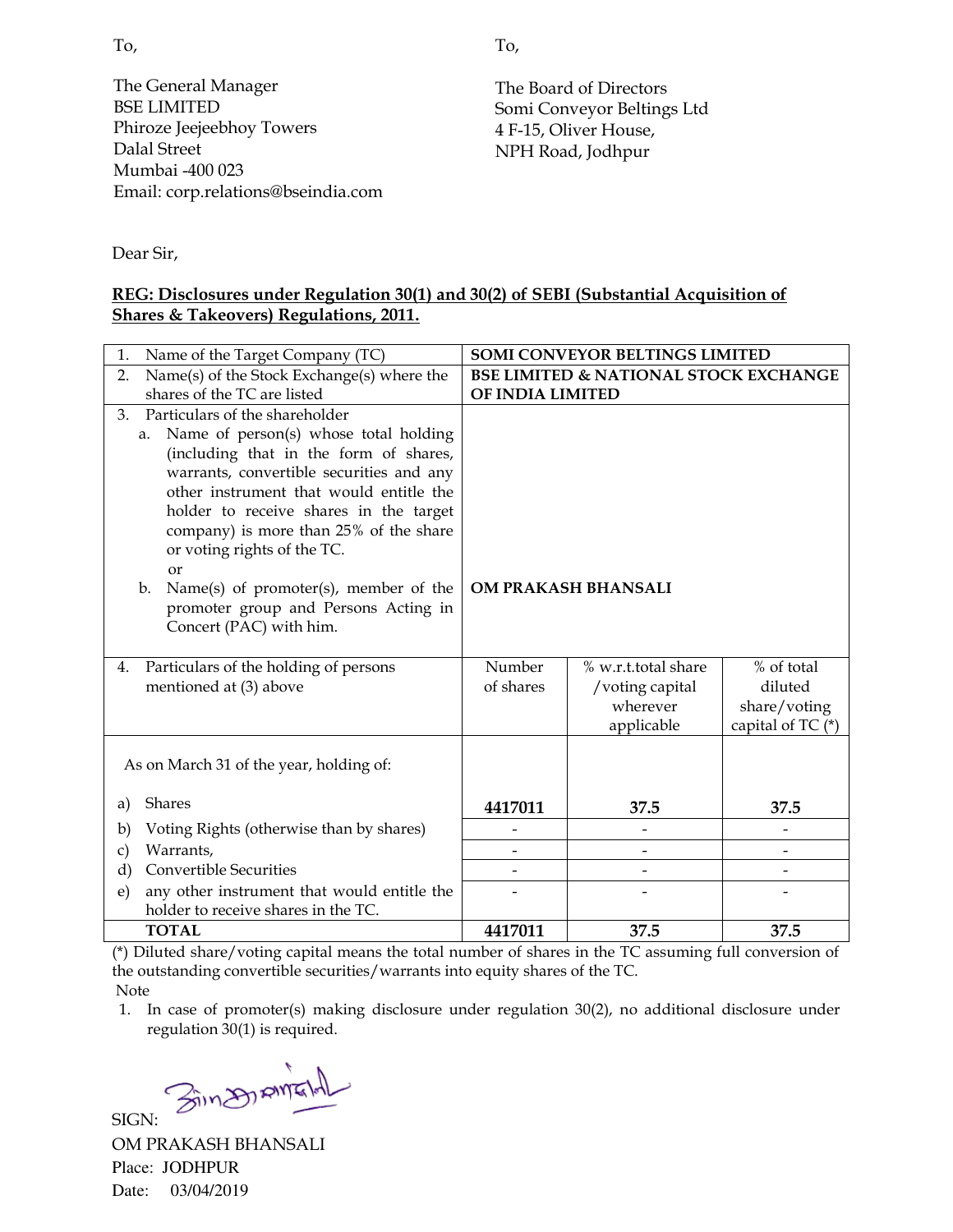To,

The General Manager BSE LIMITED Phiroze Jeejeebhoy Towers Dalal Street Mumbai -400 023 Email: corp.relations@bseindia.com The Board of Directors Somi Conveyor Beltings Ltd 4 F-15, Oliver House, NPH Road, Jodhpur

Dear Sir,

#### **REG: Disclosures under Regulation 30(1) and 30(2) of SEBI (Substantial Acquisition of Shares & Takeovers) Regulations, 2011.**

| Name of the Target Company (TC)<br>1.                                            |                                                  | <b>SOMI CONVEYOR BELTINGS LIMITED</b> |                     |  |
|----------------------------------------------------------------------------------|--------------------------------------------------|---------------------------------------|---------------------|--|
| Name(s) of the Stock Exchange(s) where the<br>2.                                 | <b>BSE LIMITED &amp; NATIONAL STOCK EXCHANGE</b> |                                       |                     |  |
| shares of the TC are listed                                                      |                                                  | OF INDIA LIMITED                      |                     |  |
| Particulars of the shareholder<br>3.                                             |                                                  |                                       |                     |  |
| Name of person(s) whose total holding<br>a.                                      |                                                  |                                       |                     |  |
| (including that in the form of shares,                                           |                                                  |                                       |                     |  |
| warrants, convertible securities and any                                         |                                                  |                                       |                     |  |
| other instrument that would entitle the                                          |                                                  |                                       |                     |  |
| holder to receive shares in the target<br>company) is more than 25% of the share |                                                  |                                       |                     |  |
| or voting rights of the TC.                                                      |                                                  |                                       |                     |  |
| <b>or</b>                                                                        |                                                  |                                       |                     |  |
| Name(s) of promoter(s), member of the<br>$\mathbf{b}$ .                          | OM KUMARI BHANSALI                               |                                       |                     |  |
| promoter group and Persons Acting in                                             |                                                  |                                       |                     |  |
| Concert (PAC) with him.                                                          |                                                  |                                       |                     |  |
|                                                                                  |                                                  |                                       |                     |  |
| Particulars of the holding of persons<br>4.                                      | Number                                           | % w.r.t.total share                   | % of total          |  |
| mentioned at (3) above                                                           | of shares                                        | /voting capital                       | diluted             |  |
|                                                                                  |                                                  | wherever                              | share/voting        |  |
|                                                                                  |                                                  | applicable                            | capital of TC $(*)$ |  |
| As on March 31 of the year, holding of:                                          |                                                  |                                       |                     |  |
|                                                                                  |                                                  |                                       |                     |  |
| Shares<br>a)                                                                     | 1091221                                          | 9.26                                  | 9.26                |  |
| Voting Rights (otherwise than by shares)<br>b)                                   |                                                  | $\overline{a}$                        | $\overline{a}$      |  |
| Warrants,<br>$\mathbf{c})$                                                       |                                                  |                                       |                     |  |
| <b>Convertible Securities</b><br>d)                                              |                                                  |                                       |                     |  |
| any other instrument that would entitle the<br>e)                                |                                                  |                                       |                     |  |
| holder to receive shares in the TC.                                              |                                                  |                                       |                     |  |
| <b>TOTAL</b>                                                                     | 1091221                                          | 9.26                                  | 9.26                |  |

(\*) Diluted share/voting capital means the total number of shares in the TC assuming full conversion of the outstanding convertible securities/warrants into equity shares of the TC. Note

1. In case of promoter(s) making disclosure under regulation 30(2), no additional disclosure under regulation 30(1) is required.

Omkumari Bhansali.

SIGN:

OM KUMARI BHANSALI Place: JODHPUR Date: 03/04/2019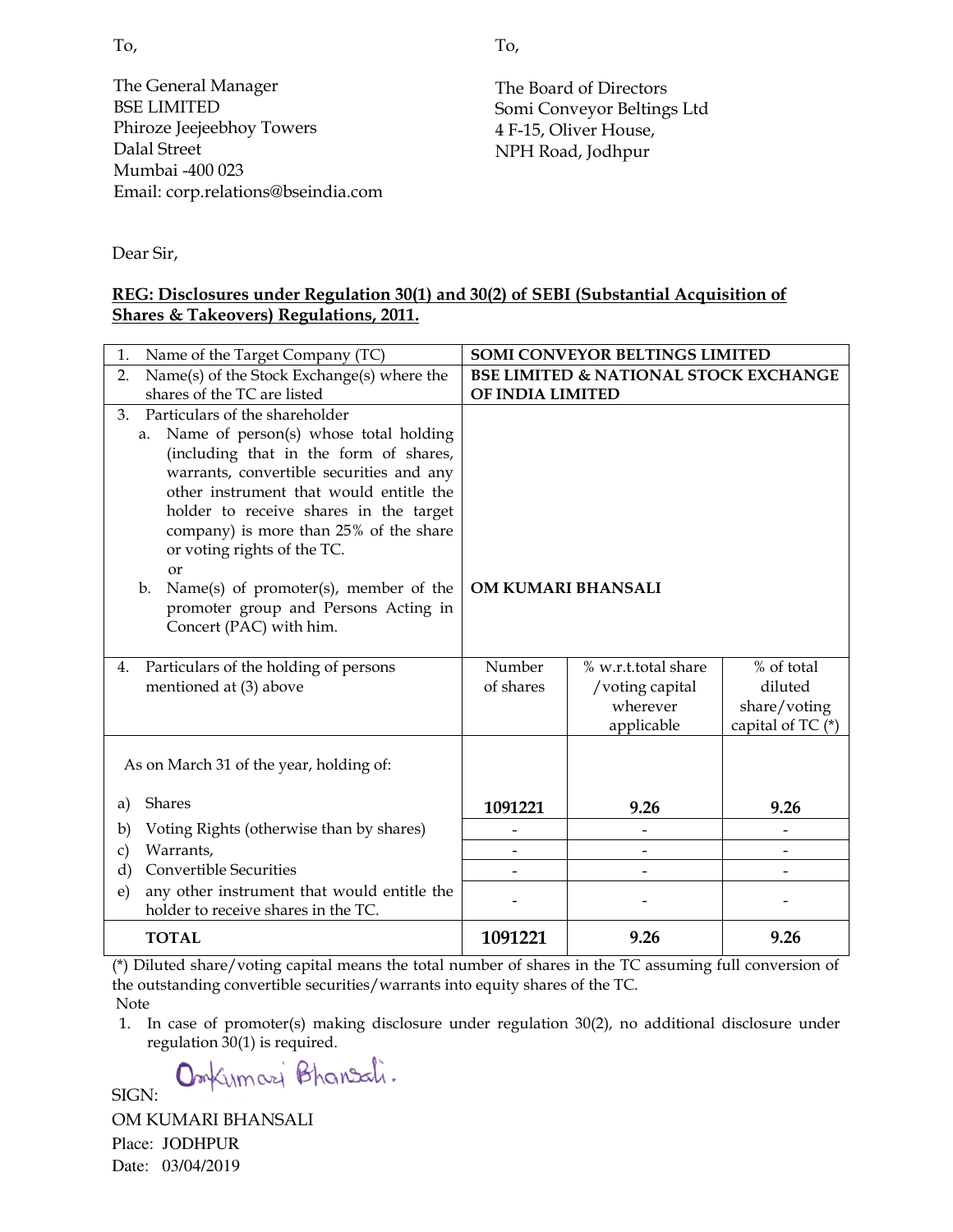To,

The General Manager BSE LIMITED Phiroze Jeejeebhoy Towers Dalal Street Mumbai -400 023 Email: corp.relations@bseindia.com

The Board of Directors Somi Conveyor Beltings Ltd 4 F-15, Oliver House, NPH Road, Jodhpur

Dear Sir,

#### **REG: Disclosures under Regulation 30(1) and 30(2) of SEBI (Substantial Acquisition of Shares & Takeovers) Regulations, 2011.**

| Name of the Target Company (TC)<br>1.                                 |                                                  | SOMI CONVEYOR BELTINGS LIMITED |                   |  |
|-----------------------------------------------------------------------|--------------------------------------------------|--------------------------------|-------------------|--|
| Name(s) of the Stock Exchange(s) where the<br>2.                      | <b>BSE LIMITED &amp; NATIONAL STOCK EXCHANGE</b> |                                |                   |  |
| shares of the TC are listed                                           |                                                  | OF INDIA LIMITED               |                   |  |
| Particulars of the shareholder<br>3.                                  |                                                  |                                |                   |  |
| Name of person(s) whose total holding<br>a.                           |                                                  |                                |                   |  |
| (including that in the form of shares,                                |                                                  |                                |                   |  |
| warrants, convertible securities and any                              |                                                  |                                |                   |  |
| other instrument that would entitle the                               |                                                  |                                |                   |  |
| holder to receive shares in the target                                |                                                  |                                |                   |  |
| company) is more than 25% of the share<br>or voting rights of the TC. |                                                  |                                |                   |  |
| $\alpha$ r                                                            |                                                  |                                |                   |  |
| Name(s) of promoter(s), member of the<br>$\mathbf{b}$ .               | <b>VIMAL BHANSALI</b>                            |                                |                   |  |
| promoter group and Persons Acting in                                  |                                                  |                                |                   |  |
| Concert (PAC) with him.                                               |                                                  |                                |                   |  |
|                                                                       |                                                  |                                |                   |  |
| Particulars of the holding of persons<br>4.                           | Number                                           | % w.r.t.total share            | % of total        |  |
| mentioned at (3) above                                                | of shares                                        | /voting capital                | diluted           |  |
|                                                                       |                                                  | wherever                       | share/voting      |  |
|                                                                       |                                                  | applicable                     | capital of TC (*) |  |
|                                                                       |                                                  |                                |                   |  |
| As on March 31 of the year, holding of:                               |                                                  |                                |                   |  |
| <b>Shares</b><br>a)                                                   | 598840                                           | 5.08                           | 5.08              |  |
| Voting Rights (otherwise than by shares)<br>b)                        |                                                  |                                |                   |  |
| Warrants,<br>$\mathbf{c})$                                            |                                                  |                                |                   |  |
| <b>Convertible Securities</b><br>$\rm d$                              |                                                  |                                |                   |  |
| any other instrument that would entitle the<br>e)                     |                                                  |                                |                   |  |
| holder to receive shares in the TC.                                   |                                                  |                                |                   |  |
| <b>TOTAL</b>                                                          | 598840                                           | 5.08                           | 5.08              |  |

(\*) Diluted share/voting capital means the total number of shares in the TC assuming full conversion of the outstanding convertible securities/warrants into equity shares of the TC. Note

1. In case of promoter(s) making disclosure under regulation 30(2), no additional disclosure under regulation 30(1) is required.

SIGN:

VIMAL BHANSALI Place: JODHPUR Date: 03/04/2019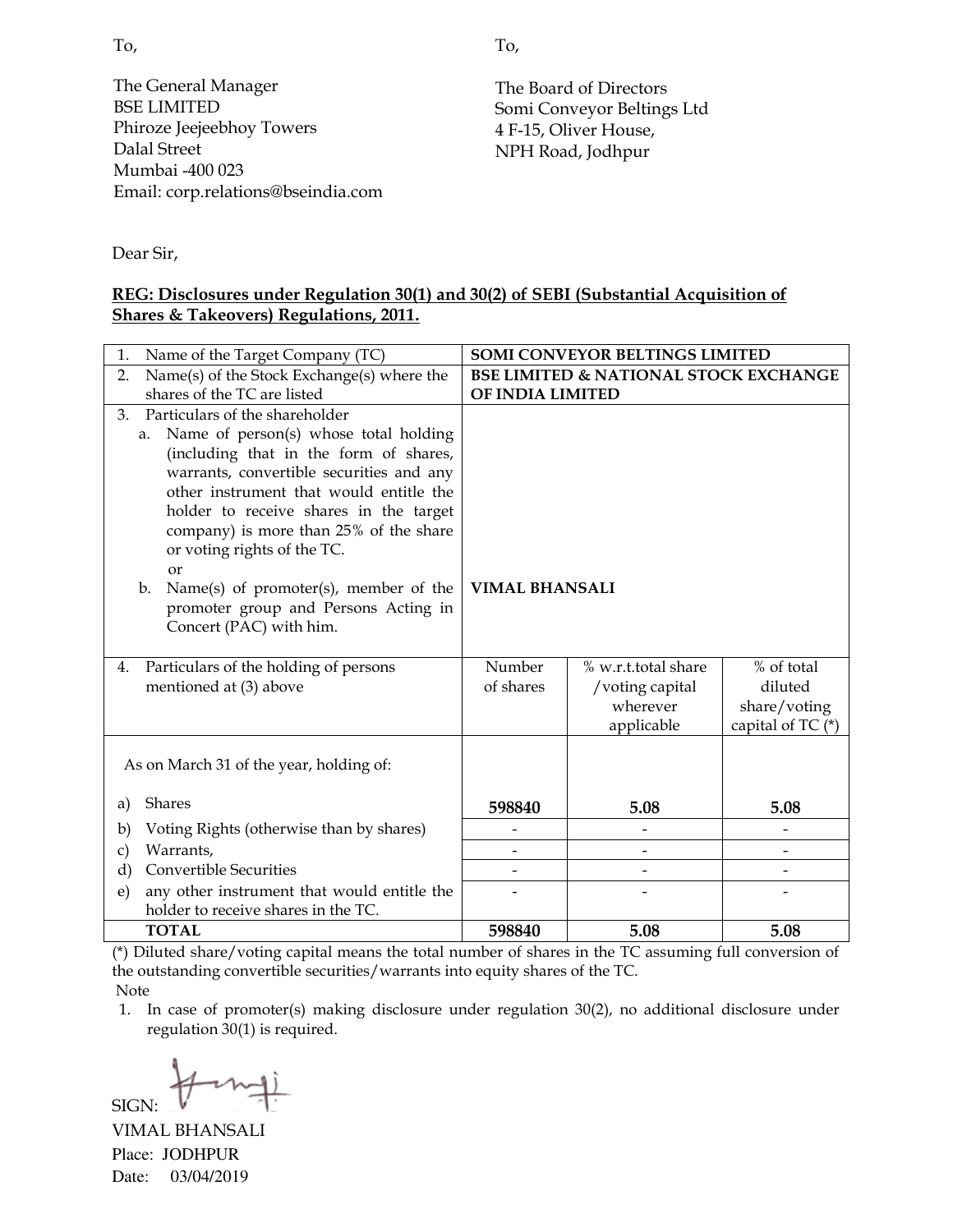To, The General Manager BSE Limited Phiroze Jeejeebhoy Towers Dalal Street Mumbai -400 023 Email: corp.relations@bseindia.com To,

The Board of Directors Somi Conveyor Beltings Ltd 4 F-15, Oliver House, NPH Road, Jodhpur

Dear Sir,

#### **REG: Disclosures under Regulation 30(1) and 30(2) of SEBI (Substantial Acquisition of Shares & Takeovers) Regulations, 2011.**

| Name of the Target Company (TC)<br>1.                                             |                                                  | <b>SOMI CONVEYOR BELTINGS LIMITED</b> |                       |
|-----------------------------------------------------------------------------------|--------------------------------------------------|---------------------------------------|-----------------------|
| Name(s) of the Stock Exchange(s) where the<br>2.                                  | <b>BSE LIMITED &amp; NATIONAL STOCK EXCHANGE</b> |                                       |                       |
| shares of the TC are listed                                                       | OF INDIA LIMITED                                 |                                       |                       |
| Particulars of the shareholder<br>3.                                              |                                                  |                                       |                       |
| Name of person(s) whose total holding<br>a.                                       |                                                  |                                       |                       |
| (including that in the form of shares,                                            |                                                  |                                       |                       |
| warrants, convertible securities and any                                          |                                                  |                                       |                       |
| other instrument that would entitle the<br>holder to receive shares in the target |                                                  |                                       |                       |
| company) is more than 25% of the share                                            |                                                  |                                       |                       |
| or voting rights of the TC.                                                       |                                                  |                                       |                       |
| <b>or</b>                                                                         |                                                  |                                       |                       |
| Name(s) of promoter(s), member of the<br>$\mathbf{b}$ .                           | <b>GAURAV BHANSALI</b>                           |                                       |                       |
| promoter group and Persons Acting in                                              |                                                  |                                       |                       |
| Concert (PAC) with him.                                                           |                                                  |                                       |                       |
|                                                                                   |                                                  |                                       |                       |
| Particulars of the holding of persons<br>4.                                       | Number<br>of shares                              | % w.r.t.total share                   | % of total<br>diluted |
| mentioned at (3) above                                                            |                                                  | /voting capital<br>wherever           | share/voting          |
|                                                                                   |                                                  | applicable                            | capital of TC (*)     |
|                                                                                   |                                                  |                                       |                       |
| As on March 31 of the year, holding of:                                           |                                                  |                                       |                       |
|                                                                                   |                                                  |                                       |                       |
| Shares<br>a)                                                                      | 572335                                           | 4.86                                  | 4.86                  |
| Voting Rights (otherwise than by shares)<br>b)                                    |                                                  |                                       |                       |
| Warrants,<br>c)                                                                   |                                                  | $\qquad \qquad \blacksquare$          |                       |
| <b>Convertible Securities</b><br>$\rm d$                                          |                                                  | $\overline{a}$                        |                       |
| any other instrument that would entitle the<br>e)                                 |                                                  |                                       |                       |
| holder to receive shares in the TC.                                               |                                                  |                                       |                       |
| <b>TOTAL</b>                                                                      | 572335                                           | 4.86                                  | 4.86                  |

(\*) Diluted share/voting capital means the total number of shares in the TC assuming full conversion of the outstanding convertible securities/warrants into equity shares of the TC. Note

1. In case of promoter(s) making disclosure under regulation 30(2), no additional disclosure under regulation 30(1) is required.

SIGN: Whose w

GAURAV BHANSALI Place: JODHPUR Date: 03/04/2019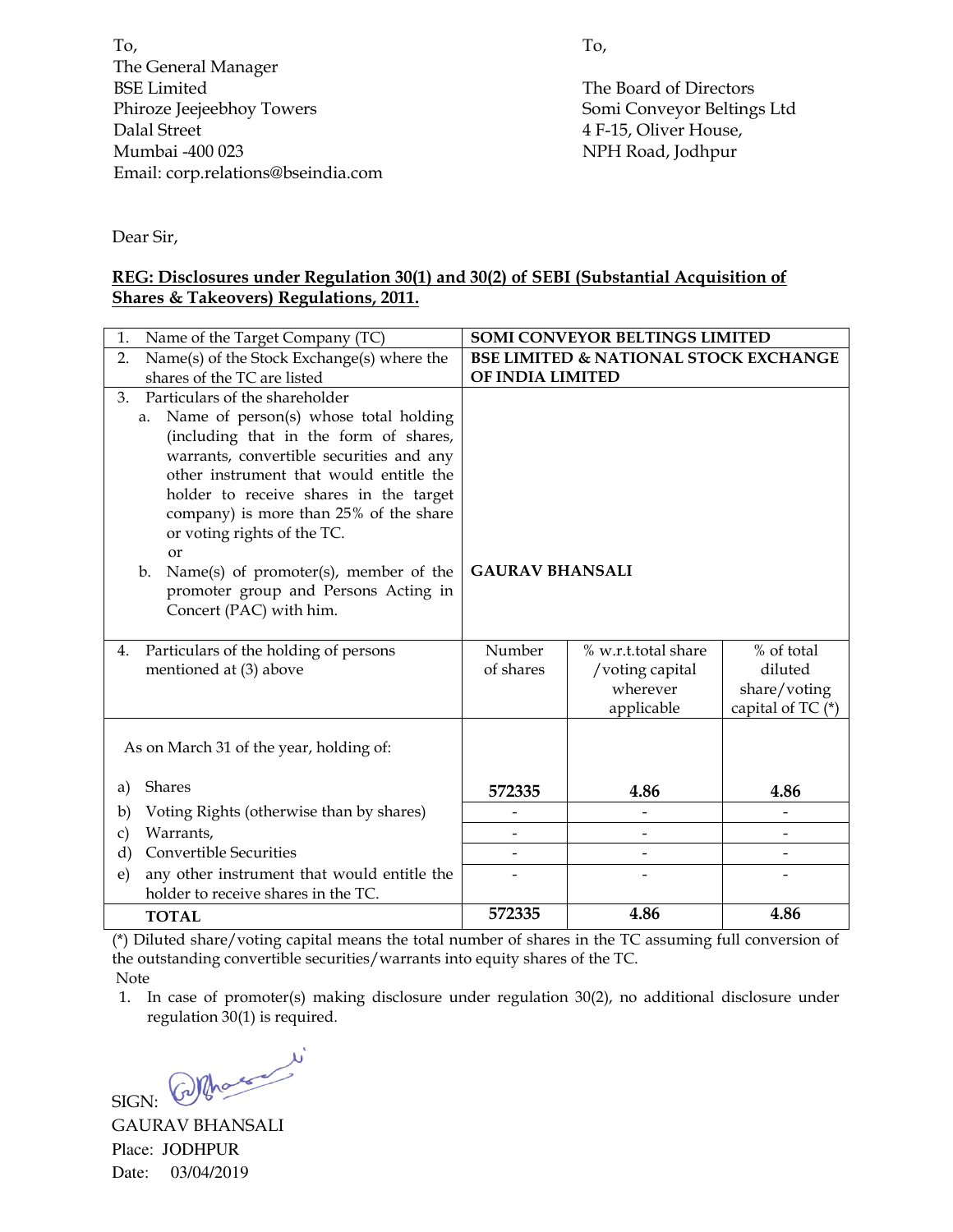To,

The General Manager BSE LIMITED Phiroze Jeejeebhoy Towers Dalal Street Mumbai -400 023 Email: corp.relations@bseindia.com

The Board of Directors Somi Conveyor Beltings Ltd 4 F-15, Oliver House, NPH Road, Jodhpur

Dear Sir,

#### **REG: Disclosures under Regulation 30(1) and 30(2) of SEBI (Substantial Acquisition of Shares & Takeovers) Regulations, 2011.**

| Name of the Target Company (TC)<br>1.                                 |                                                  | <b>SOMI CONVEYOR BELTINGS LIMITED</b> |                   |  |
|-----------------------------------------------------------------------|--------------------------------------------------|---------------------------------------|-------------------|--|
| Name(s) of the Stock Exchange(s) where the<br>2.                      | <b>BSE LIMITED &amp; NATIONAL STOCK EXCHANGE</b> |                                       |                   |  |
| shares of the TC are listed                                           |                                                  | OF INDIA LIMITED                      |                   |  |
| Particulars of the shareholder<br>3.                                  |                                                  |                                       |                   |  |
| Name of person(s) whose total holding<br>a.                           |                                                  |                                       |                   |  |
| (including that in the form of shares,                                |                                                  |                                       |                   |  |
| warrants, convertible securities and any                              |                                                  |                                       |                   |  |
| other instrument that would entitle the                               |                                                  |                                       |                   |  |
| holder to receive shares in the target                                |                                                  |                                       |                   |  |
| company) is more than 25% of the share<br>or voting rights of the TC. |                                                  |                                       |                   |  |
| or                                                                    |                                                  |                                       |                   |  |
| Name(s) of promoter(s), member of the<br>$\mathbf{b}$ .               | <b>RUCHI BHANSALI</b>                            |                                       |                   |  |
| promoter group and Persons Acting in                                  |                                                  |                                       |                   |  |
| Concert (PAC) with him.                                               |                                                  |                                       |                   |  |
|                                                                       |                                                  |                                       |                   |  |
| Particulars of the holding of persons<br>4.                           | Number                                           | % w.r.t.total share                   | % of total        |  |
| mentioned at (3) above                                                | of shares                                        | /voting capital                       | diluted           |  |
|                                                                       |                                                  | wherever                              | share/voting      |  |
|                                                                       |                                                  | applicable                            | capital of TC (*) |  |
|                                                                       |                                                  |                                       |                   |  |
| As on March 31 of the year, holding of:                               |                                                  |                                       |                   |  |
| Shares<br>a)                                                          | 72689                                            | 0.62                                  | 0.62              |  |
| Voting Rights (otherwise than by shares)<br>b)                        |                                                  |                                       |                   |  |
| Warrants,<br>c)                                                       |                                                  | $\overline{\phantom{0}}$              |                   |  |
| <b>Convertible Securities</b><br>d)                                   |                                                  |                                       |                   |  |
| any other instrument that would entitle the<br>e)                     |                                                  |                                       |                   |  |
| holder to receive shares in the TC.                                   |                                                  |                                       |                   |  |
| <b>TOTAL</b>                                                          | 72689                                            | 0.62                                  | 0.62              |  |

(\*) Diluted share/voting capital means the total number of shares in the TC assuming full conversion of the outstanding convertible securities/warrants into equity shares of the TC.

Note

1. In case of promoter(s) making disclosure under regulation 30(2), no additional disclosure under regulation 30(1) is required.

SIGN: Pure

RUCHI BHANSALI Place: JODHPUR Date: 03/04/2019